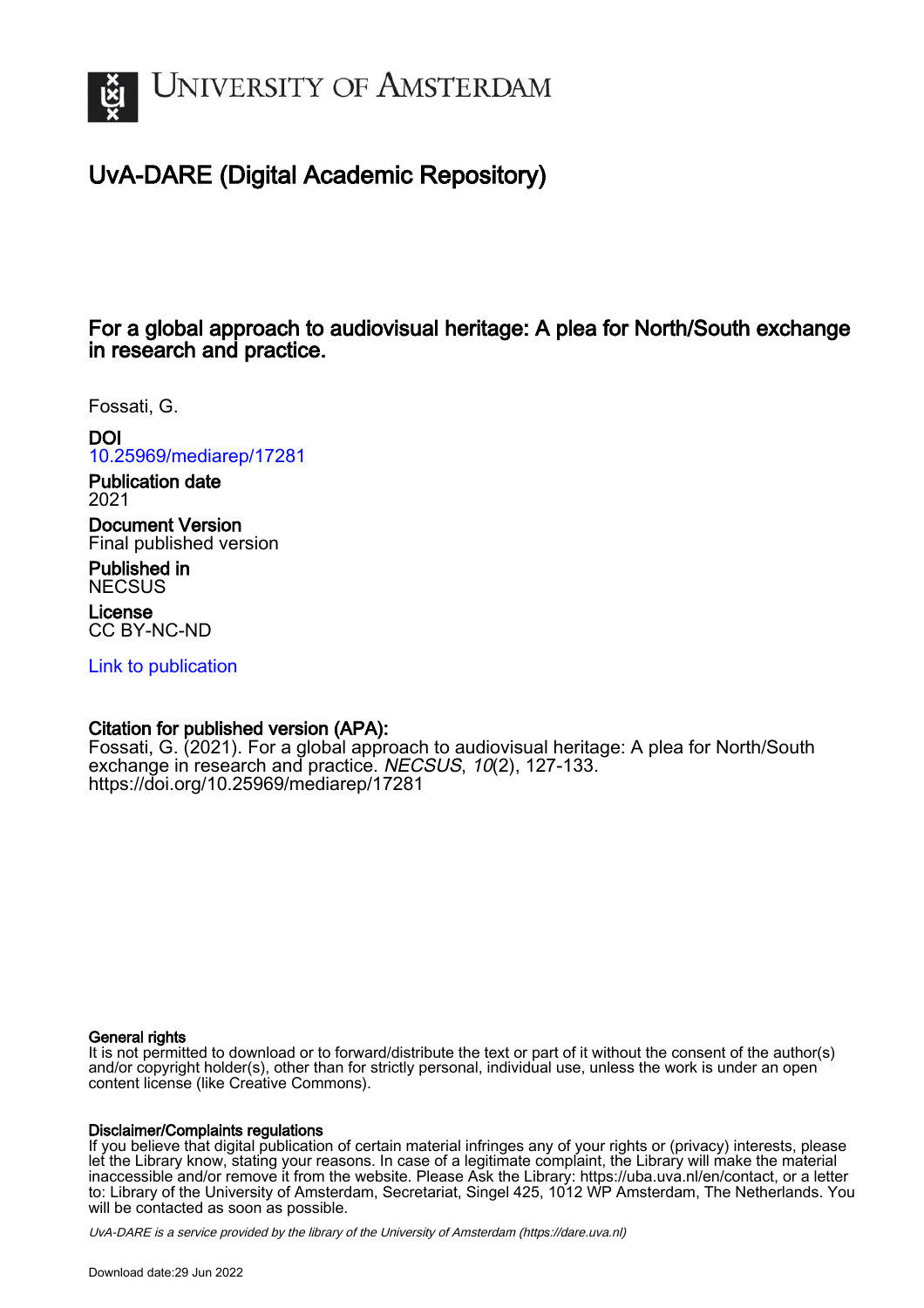



**Repositorium für die [Medienwissenschaft](https://mediarep.org)**

# Giovanna Fossati **For a global approach to audiovisual heritage: A plea for North/South exchange in research and practice**

2021-12-13

<https://doi.org/10.25969/mediarep/17281>

Veröffentlichungsversion / published version Zeitschriftenartikel / journal article

#### **Empfohlene Zitierung / Suggested Citation:**

Fossati, Giovanna: For a global approach to audiovisual heritage: A plea for North/South exchange in research and practice. In: *NECSUS\_European Journal of Media Studies*. #Futures, Jg. 10 (2021-12-13), Nr. 2, S. 127– 133. DOI: https://doi.org/10.25969/mediarep/17281.

#### **Erstmalig hier erschienen / Initial publication here:**

https://necsus-ejms.org/for-a-global-approach-to-audiovisual-heritage-a-plea-for-north-south-exchange-in-researchand-practice/

#### **Nutzungsbedingungen: Terms of use:**

Dieser Text wird unter einer Creative Commons - Namensnennung - Nicht kommerziell - Keine Bearbeitungen 4.0/ Lizenz zur Verfügung gestellt. Nähere Auskünfte zu dieser Lizenz finden Sie hier:

<https://creativecommons.org/licenses/by-nc-nd/4.0/>

This document is made available under a creative commons - Attribution - Non Commercial - No Derivatives 4.0/ License. For more information see:

<https://creativecommons.org/licenses/by-nc-nd/4.0/>



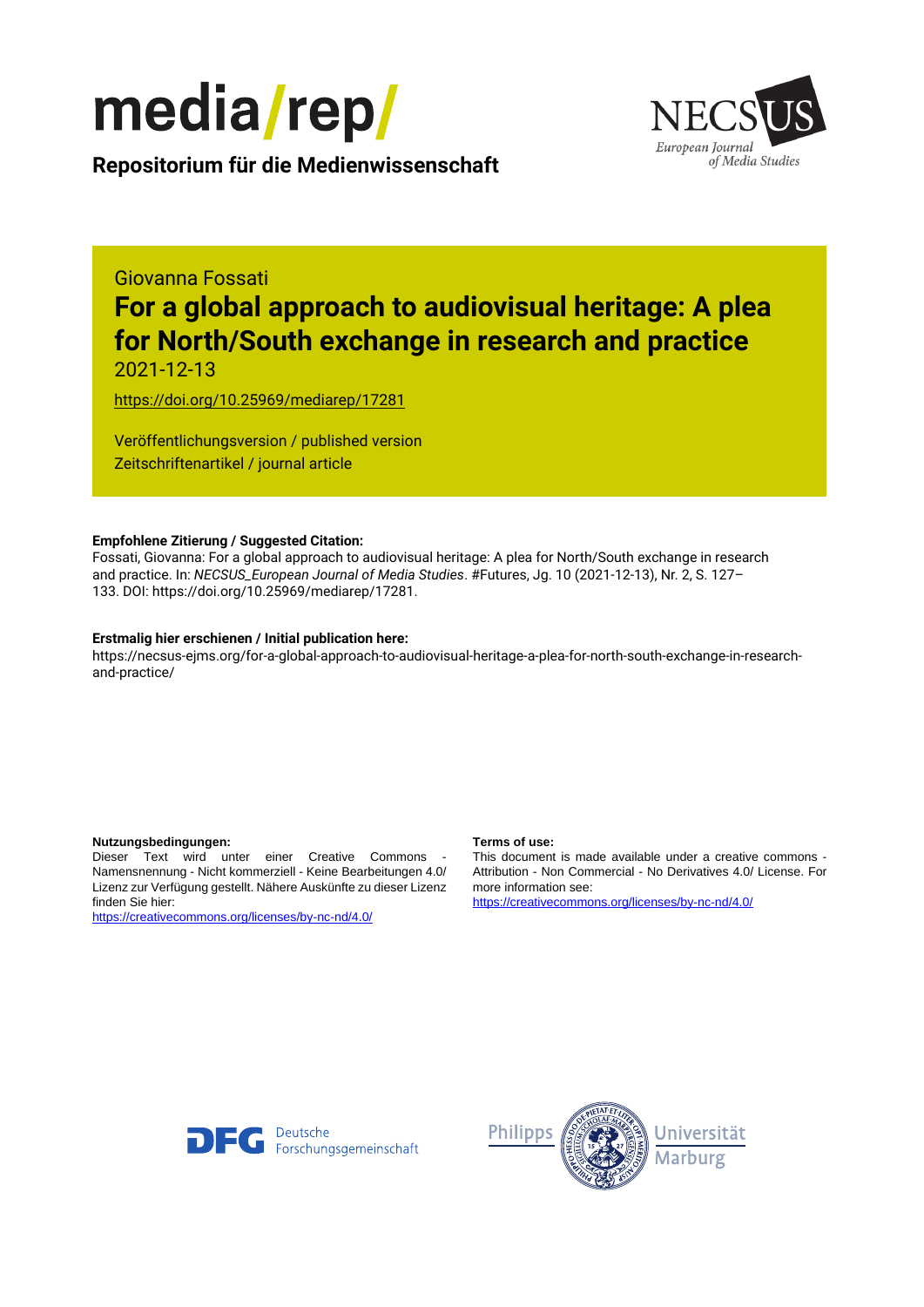

# **For a global approach to audiovisual heritage: A plea for North/South exchange in research and practice**

Giovanna Fossati

NECSUS 10 (2), Autumn 2021: 127–133 URL: [https://necsus-ejms.org/for-a-global-approach-to-audiovisual](https://necsus-ejms.org/for-a-global-approach-to-audiovisual-heritage-a-plea-for-north-south-exchange-in-research-and-practice/)[heritage-a-plea-for-north-south-exchange-in-research-and-practice/](https://necsus-ejms.org/for-a-global-approach-to-audiovisual-heritage-a-plea-for-north-south-exchange-in-research-and-practice/)

In the digital space, an alarming misrepresentation of our global audiovisual heritage is occurring. Whereas audiovisual archives and research institutions in the Global North (in particular Europe and North America) are eagerly digitising their own national heritage, their counterparts in the Global South (low- and middle-income countries in Asia, Africa, and Latin America) are just at the beginning of the digitisation process.[1] As a consequence, heritage from the Global South is hardly visible for audiences online, and therefore most researchers and curators focus on audiovisual collections that are preserved, digitised, and made accessible by those Global North archives with a digital infrastructure in place. The Covid-19 pandemic and catastrophic events caused by climate change have made global disparity even clearer.

We all know the clock is ticking as audiovisual heritage that is not digitised in the near future, even when it is preserved in analog form, risks becoming invisible: not mapped, not researched, not curated, not seen.[2] This affects the historical and cultural representation of different societies and their collective memory and impairs a broader understanding of the diversity of archival practices.

What can we researchers and archivists do to turn the tide? First of all, it is crucial to overcome national perspectives and unite under a more global vision of our field. Recent tragedies such as the fire at Cinemateca Brasileira in Sao Paulo and the unknown fate of Afghan Film in Kabul have already prompted our community to do so.[3] The increasing demand for the online presence of audiovisual heritage collections from researchers, curators, and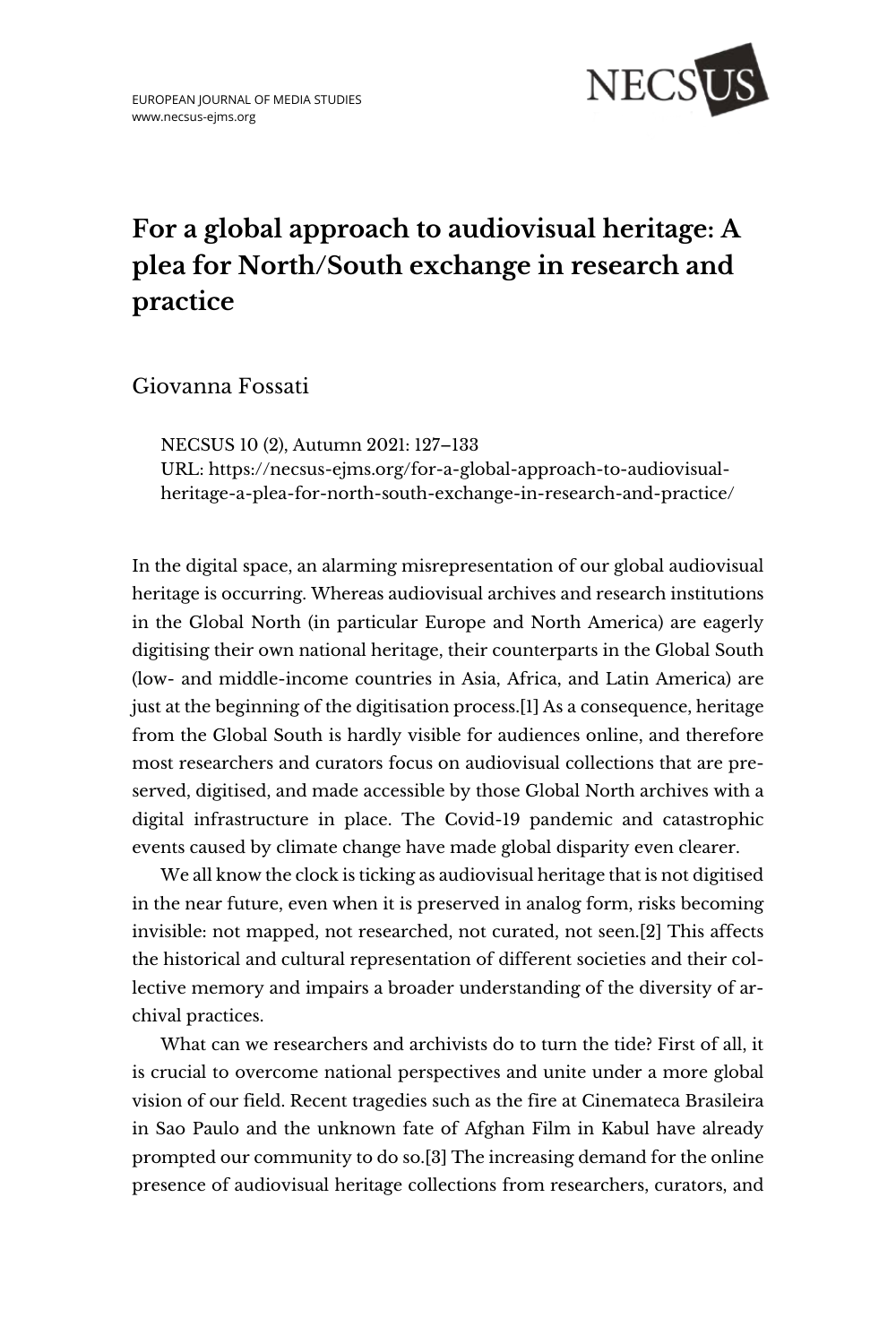the larger audience potentially offers a good opportunity to rethink representation and inclusion of global audiovisual heritage and re-balance access across borders and economies.

A radical change in approach to research and practice is needed before it is too late:

- Researchers and professionals involved in audiovisual archiving worldwide need to work together and develop new approaches to make digitisation practice and related research activities an all-inclusive endeavour.
- In this effort, sustainable practices and standards for digitisation and digital preservation for the Global South and environmentally friendly and community-based alternatives in terms of policies and practices for the Global North should be explored.
- New archival methodologies should be developed that are informed by specific contexts, leading to a novel global audiovisual archival theory for guiding research and curatorship aimed at preservation, presentation, and access.
- Finally, a solid basis to promote long-term knowledge exchange between scholars and archivists of both regions should be established.

Such a highly ambitious agenda requires further contextualisation.

In recent years many audiovisual archives and research institutions in the Global North have been actively digitising, however mainly focusing on their own national heritage. Examples of such endeavours in the non-profit sphere are the project Images for the Future in the Netherlands, the Media Digitization and Preservation Initiative at Indiana University, and the project Unlocking the Film Heritage at the British Film Institute[4]. Although only a fraction of the analog audiovisual collections have been digitised so far, these initiatives have helped set up digital infrastructures, knowledge centres, and workflows that will allow steady progress in the digitisation and digital access of collections, mainly carried out on a national level.[5]

In Europe audiovisual archives and museums are often subsidised and have a solid relationship with national funding entities. That is why most heritage institutions have built their preservation policy around concepts of national heritage. Although many audiovisual archives and museums in their preservation activities also include foreign films that have had an influence on national (film) culture, the practice is based on criteria of quality (e.g. 'film as art') as developed in the European context and relevant for a specific na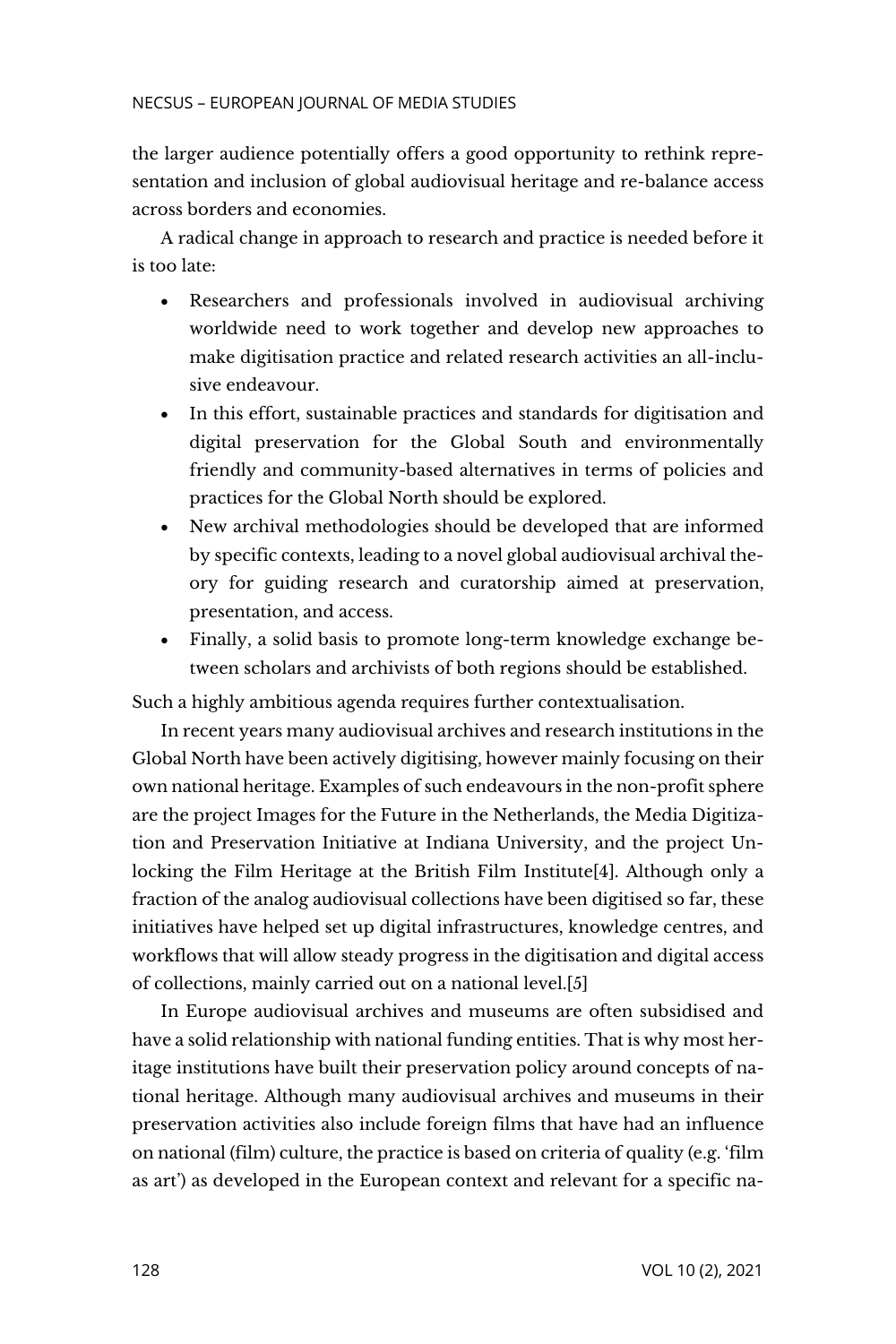tional cultural heritage. With the on-going discussion on decolonising archives and museum collections, and the rising concern for a diverse and inclusive representation in the cultural sector, things are changing, but at a very slow pace.

It is about time that film archives and museums start addressing questions such as: How would a global approach change audiovisual archival practices (acquisition, selection, cataloguing, preservation, restoration, access, curation, presentation, etc.)?; How would it affect the programming of film museums and streaming platforms?; What kind of content would be available online for audiences, education, and re-use if online access would truly represent a global film history?

Most importantly, to obtain a representation of global audiovisual culture within the programming of cinematheques, festivals, and, more generally, online, we need to increase the (digital) availability of films from underrepresented countries and support a structural system of collaboration and exchange between film archives worldwide. Finally, archivists across the world should closely collaborate on developing policies and practices for digitisation, digital preservation, and access that are also practical and sustainable for archives with limited resources, including non-institutional ones.[6]

As audiovisual heritage from the Global South is mostly invisible for researchers, it is unfortunately also excluded from research projects. Therefore, in the last two decades, research on the cultural, political, economic, and practical consequences of the digitisation of audiovisual archives in Europe and North America led to theory formation focussing solely on developments in the Global North, based on film and media frameworks that originate from European and North American theoretical discourses.[7]

This has also been the case with my own research in the transition from analog to digital in film archives and the underlying theoretical frameworks. At first I accepted the exclusion of researching theories and practices outside Europe and North America as a necessary choice of scope.[8] Later on, I have become increasingly frustrated with this limitation, to the point that today I consider filling this gap as the most important challenge for the entire audiovisual field, from researchers to archivists. In this light, I have pointed out that preservation, restoration, digitisation, and curation priorities in most audiovisual archives go hand in hand with still dominant theoretical perspectives that can be roughly identified with a 'film as art' and/or a Monumentapproach to collections.[9] In the academic field these approaches have long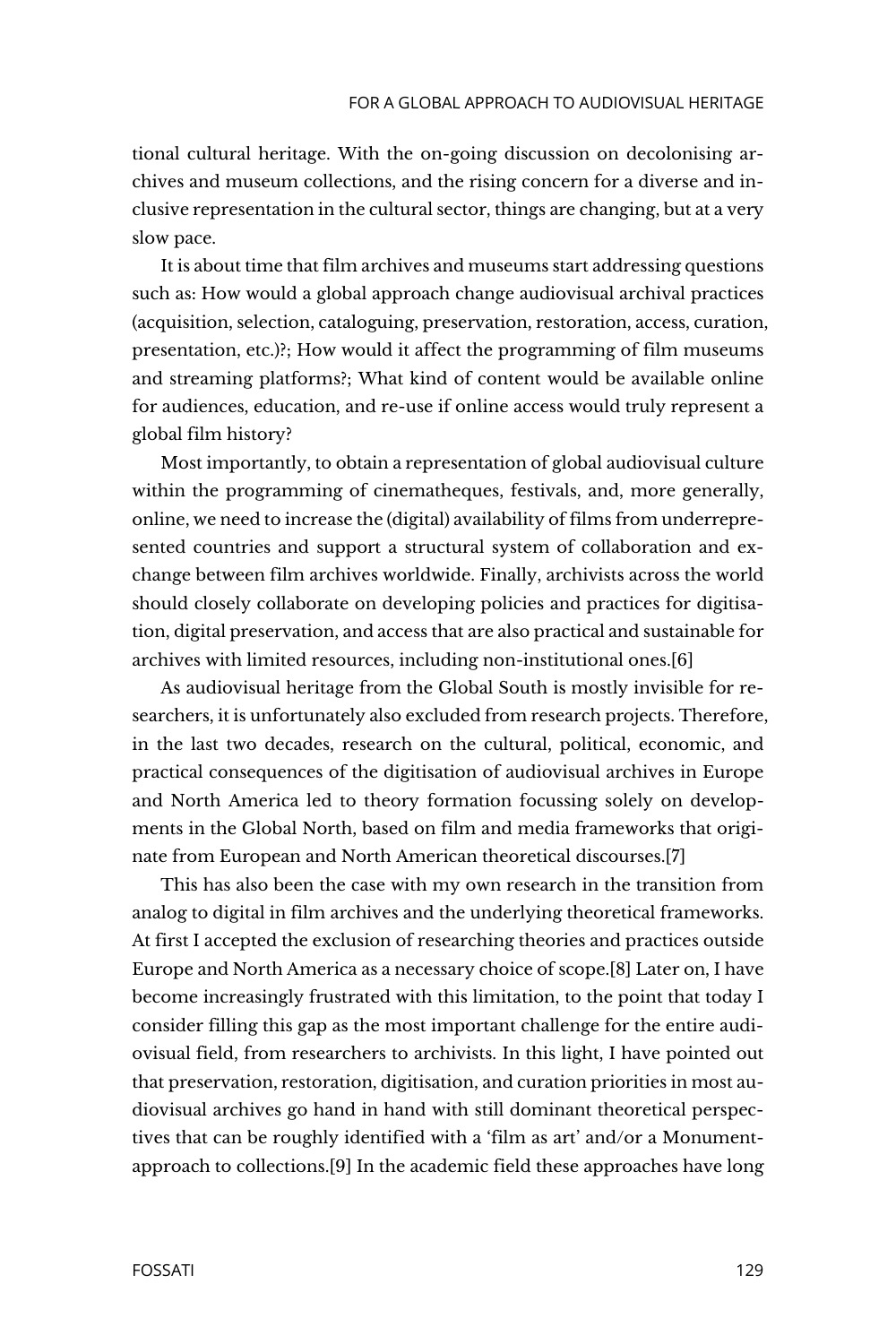been reconsidered, but they are still central to the institutional strategy and national subsidies rationales from which institutions can hardly escape.

In terms of research, we need to realise that a clearer understanding of the current situation is necessary, which starts from mapping the archives operating in the Global South – but also non-institutional and diaspora archives in the Global North – and assess the status of their current practices regarding digitisation and digital preservation. Also, new theoretical frameworks, which include a more diverse conception of 'heritage' are to be developed that include principles of decolonisation and that transcend traditional conceptions revolving around national cinema, auteurist approaches, and film-as-art discourse.

But above all, we need to create a basis to promote long term North-South exchange of knowledge and learning, and a discussion platform for sharing practices between audiovisual scholars and archivists of both regions. Some very important and exemplary projects should be mentioned here that have already pointed towards a different, more global and collaborative approach to film archival practice and research. Among others, I would like to mention: the work by Juana Suarez, both in her research into audiovisual archives in Latin America and in her leading role in the Audiovisual Preservation Exchange (APEX) project, promoted by New York University since 2008; the collaboration between the University of Jos, the Nigerian Film Corporation, the Goethe University, the Deutsches Filminstitut & Filmmuseum, and Arsenal Institute for Film and Video Art; the work by Aboubakar Sanogo, among others, for the African Film Heritage Project, a partnership between FEPACI, the Film Foundation, and UNESCO; the collaborative efforts carried out by FIAF, both in terms of training and support; the Archive/Counter-Archive project in Canada; and, finally, long-standing non-institutional initiatives such as June Givanni's Pan African Cinema Archive, which are leading the way to a more horizontal and global approach to audiovisual archiving.[10]

Following important recent events dealing with this subject matter, such as the panel 'Socio-political Diversity of Film Archives: Transitions from the Past to the Future' moderated by Maral Mohsenin during the 2019 FIAF Symposium, the Inward/Outward Symposium (2020) at the Netherlands Institute for Sound and Vision, and the After the Archive Symposium (2021), organised by Arsenal and Goethe-Universität Frankfurt,[11] the upcoming 7th Eye International Conference will be entirely dedicated to the topic 'Global Audiovisual Archiving: North-South Exchange in Knowledge and Practices'.[12] The conference, a collaboration between Eye Filmmuseum,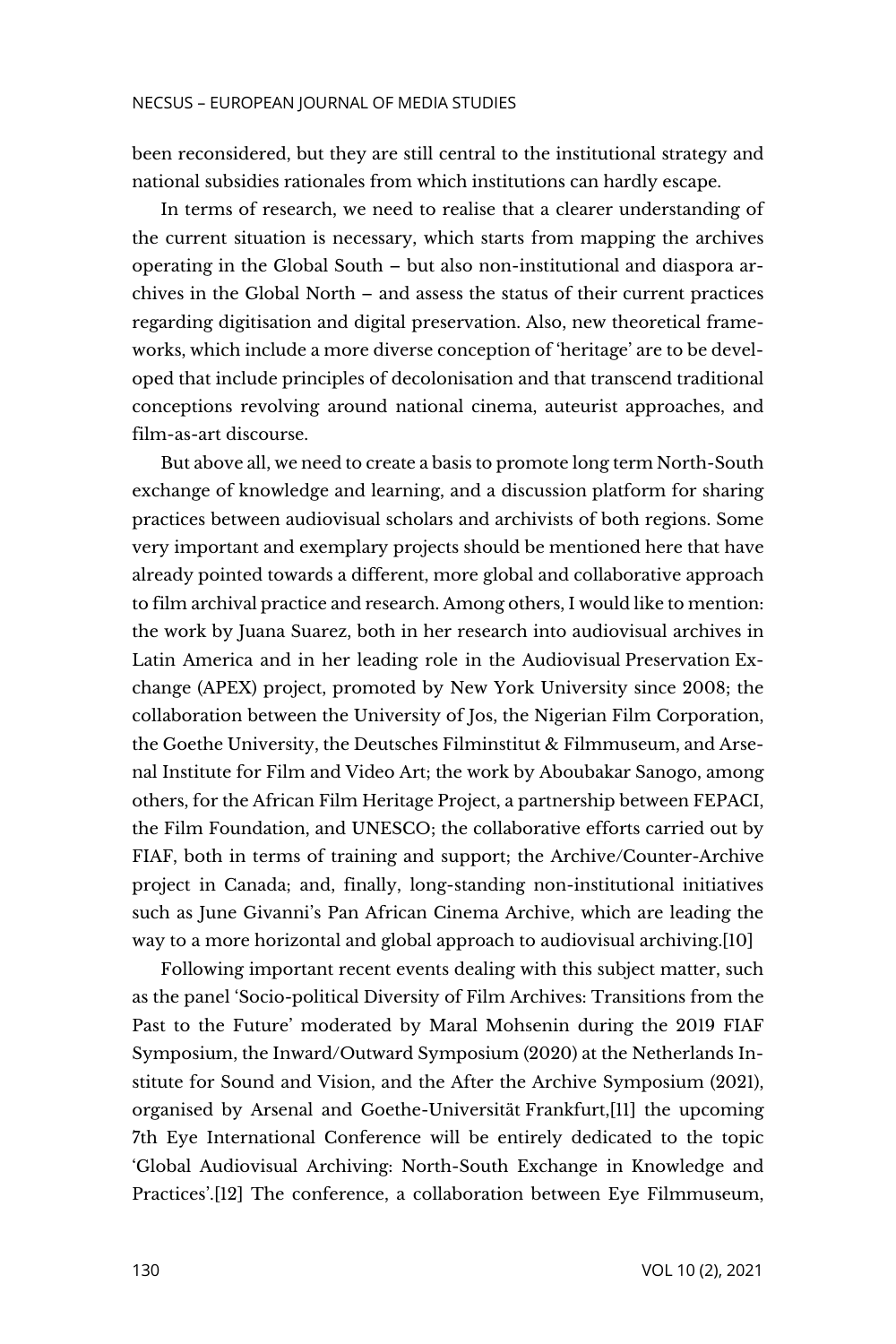the University of Amsterdam, and the Association of Moving Image Archivists, intends to gather speakers and participants from very diverse realities (both institutional and others) worldwide and aims at creating a platform for the long-term North-South exchange of knowledge and learning that is so much needed.

#### **Author**

Giovanna Fossati is Professor of Film Heritage and Digital Film Culture at the University of Amsterdam where she has taught in the MA program Preservation and Presentation of the Moving Image since it was established in 2003. She is also the Chief Curator at Eye Filmmuseum (Amsterdam) where she supervises a collection of more than 50,000 titles.

### **Acknowledgements**

I am grateful to Gerdien Smit, Anne Gant, Andrea Battiston, Cristina Kolozsváry-Kiss, Floris Paalman, and Maral Mohsenin for their invaluable feedback on this text.

### **References**

- Bordwell, D. *Pandora's digital box: Films, files, and the future of movies*. Madison: Irvington Way Institute Press, 2012.
- Cherchi Usai, P., Francis, D., Horwath, A., and Loebenstein, M. *Film curatorship: Archives, museums and the digital marketplace*. Vienna: Austrian Film Museum/Synema, 2008.
- Fossati, G. *From grain to pixel: The archival life of film in transition*. Amsterdam: Amsterdam University Press, 2009, 2018 (3rd Revised Edition).
- \_\_\_\_\_. 'From Grain to Pixels: Digital Technology and the Film Archive' in *Restauro, conservazione e distruzione dei film/Restoration, Preservation and Destruction of Films*, edited by L. Comencini and M. Pavesi. Milan: Il Castoro, 2001: 128-142.
- Frick, C. *Saving cinema: The politics of preservation*. New York: Oxford University Press, 2011.
- Hediger, V., Cheeka, D., and Campanini, S. 'Reconfiguring the Audiovisual Heritage: Lessons from Nigeria', *The Moving Image*, vol.21, nr. 1/2, 2021: 55-76.
- Nikolaidou, E., King, H., and Coley, D. 'Archive Film Stores in the Global South: Can They Combine Film Preservation with Sustainability?', *Journal of Film Preservation*, nr. 104, 2021: 41-47.
- Özgen, A. and Rongen-Kaynakçi, E. 'The Transnational Archive as a Site of Disruption, Discrepancy, and Decomposition: The Complexities of Ottoman Film Heritage', *The Moving Image*, vol.21, nr. 1/2, 2021: 77-99.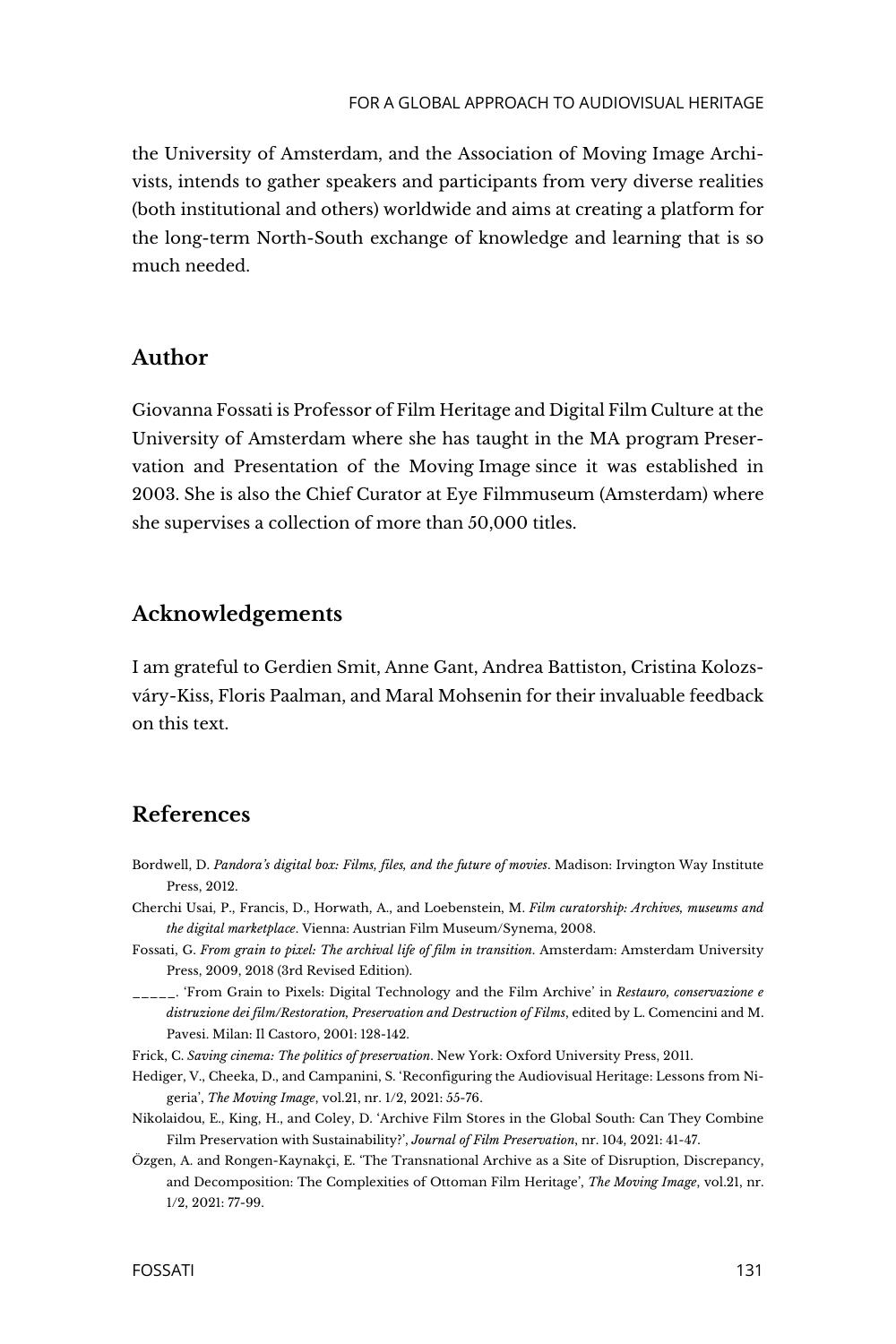#### NECSUS – EUROPEAN JOURNAL OF MEDIA STUDIES

Prelinger, R. 'Archives and Access in the 21st Century', *Cinema Journal*, vol. 46, no. 3, 2007: 114-118.

- Sanogo, A. 'Africa in the World of Moving Image Archiving: Challenges and Opportunities in the 21st Century', *Journal of Film Preservation*, nr. 99, 2018: 8-15.
- Suárez, J. 'New Buildings, New Pathways: Toward Dynamic Archives in Latin America and the Caribbean', *The Moving Image*, vol.21, nr. 1/2, 2021: 26-54.
- \_\_\_\_\_. *Film archives, cultural history and the digital turn in Latin America: A comparative study*. New York: New York University, 2011.
- Suarez, J. and Vízner, P. 'The Audiovisual Preservation Exchange (APEX) program', *Synoptique*, vol. 6, nr. 1, 2018: 102-112.

### **Notes**

- [1] Here the rough categories 'Global North' and 'Global South' are used for lack of better definitions. However, these are problematic terms as they convey a sense of 'geographic determinism' (see <http://re-design.dimiter.eu/?p=969> – accessed 1 October 2021) and need to be replaced by more precise descriptions of the specific cultural and geographical contexts that are discussed. It should also be noted that a similar unbalance exists within Global North countries between institutional and non-institutional (and/or counter) archives. Furthermore, the use of the term 'heritage' is equally problematic due to its connection to the idea of national identity within the Western audiovisual archival discourse (refer to Frick 2011).
- [2] I feel it is necessary to mention the importance of not confusing digitisation with preservation. Indeed, digitising audiovisual collections without a solid preservation strategy for both the analog originals and the digital masters will in no way guarantee their long-term preservation. Also, digital preservation requires important investment in terms of equipment, expertise, and long-term migration strategies that can be prohibitively expensive, even for privileged archives. However, here I want to focus on the urgency to make a more global and inclusive audiovisual heritage visible through digital access, as I strongly believe that privileging preservation should not prevent access.
- [3] <https://www.indiewire.com/2021/07/brazilian-cinematheque-fire-1234654692/> (accessed 1 October 2021); [https://deadline.com/2021/08/taliban-terror-afghanistan-filmmakers-titantic-sa](https://deadline.com/2021/08/taliban-terror-afghanistan-filmmakers-titantic-sahara-karimi-films-1234822178/)[hara-karimi-films-1234822178/](https://deadline.com/2021/08/taliban-terror-afghanistan-filmmakers-titantic-sahara-karimi-films-1234822178/) (accessed 1 October 2021). See the letters by the International Federation of Film Archives (FIAF) and the Association of European Cinematheques (ACE) in response to the fire at Cinemateca Brasileira: [https://www.fiafnet.org/pages/News/FIAF-State](https://www.fiafnet.org/pages/News/FIAF-Statement-Cinemateca-Brasileira-07-2021.html)[ment-Cinemateca-Brasileira-07-2021.html](https://www.fiafnet.org/pages/News/FIAF-Statement-Cinemateca-Brasileira-07-2021.html) (accessed 7 October 2021); [https://ace-film.eu/ace](https://ace-film.eu/ace-expresses-its-professional-support-to-the-cinemateca-brasileira/)[expresses-its-professional-support-to-the-cinemateca-brasileira/](https://ace-film.eu/ace-expresses-its-professional-support-to-the-cinemateca-brasileira/) (accessed 7 October 2021).
- [4] [https://publications.beeldengeluid.nl/pub/498/BVDT\\_EN.pdf;](https://publications.beeldengeluid.nl/pub/498/BVDT_EN.pdf) [https://mdpi.iu.edu](https://mdpi.iu.edu/) (accessed 7 October 2021); an[d https://www2.bfi.org.uk/britain-on-film/unlocking-film-heritage](https://www2.bfi.org.uk/britain-on-film/unlocking-film-heritage) (accessed 7 October 2021).
- [5] Fossati 2018, pp. 136-137; Özgen and Rongen-Kaynakçi, 2021.
- [6] At the same time, policies and practices currently embraced by many archives in the Global North should be revised by looking for alternatives that are environmentally friendly and community based. A case in point is the on-going discussion on film restoration and its focus on high digital film resolutions (2K, 4K, 6K, 8K…) as the golden standard for the field. Such standards are only sustainable for a very small number of commercial and national archives, mainly based in the Global North. And, even in those cases, the long-term digital preservation of entire digital collections at such high standards might become unsustainable. Hence, reconsidering digitisation standards in view of a more global approach to audiovisual heritage and of a sustainable strategy for long-term (digital) preservation is necessary and urgent for the field.
- [7] Cherchi Usai et al. 2008; Fossati 2009, 2018; Frick 2011; Bordwell 2012.
- [8] Fossati 2001, 2009.